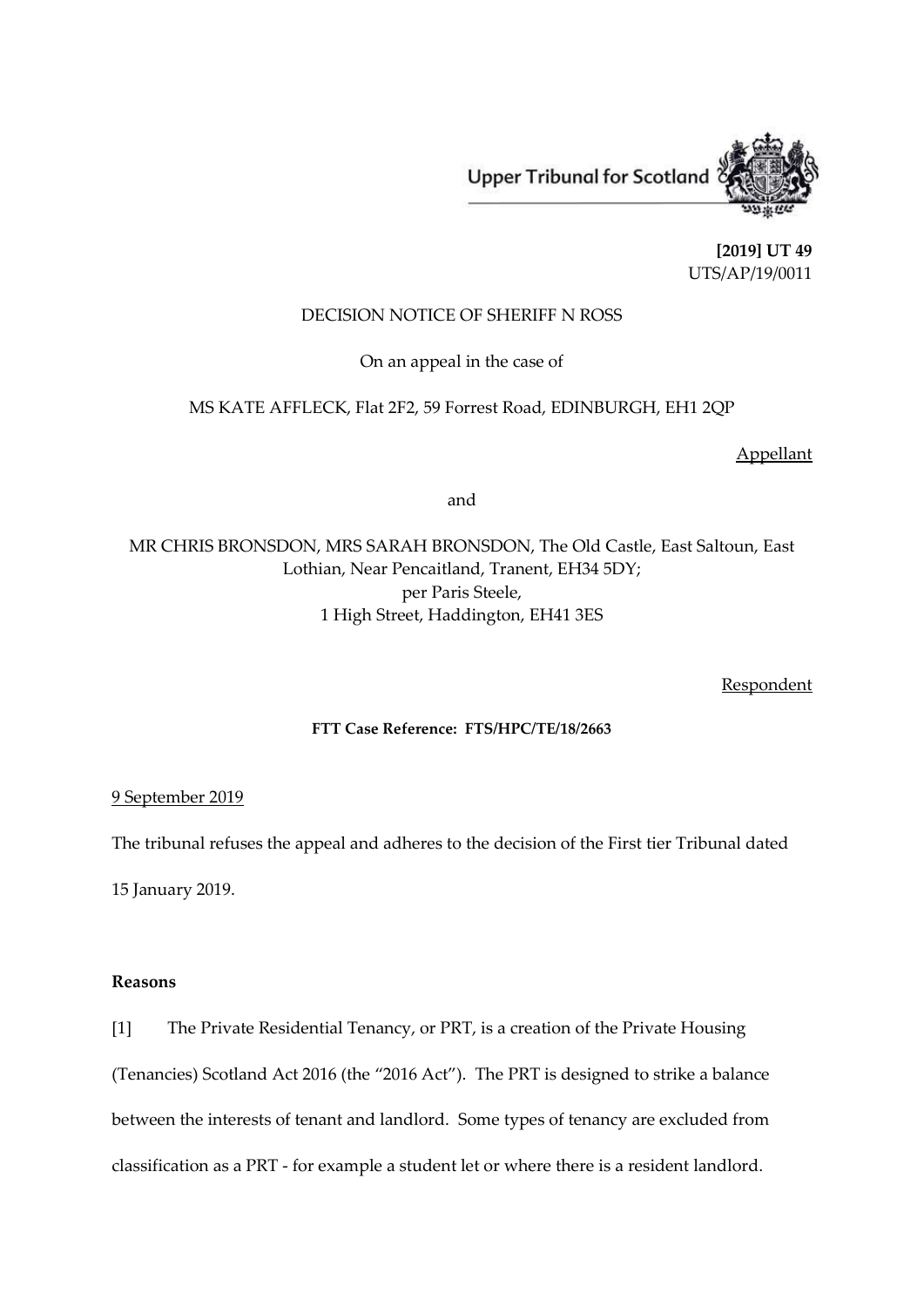Certain statutory requirements must exist before a tenancy can be a PRT. If those requirements are not met, the tenancy is not a PRT. It may, however, be different type of tenancy, such as a tenancy at common law, or a regulated tenancy, or an assured tenancy, depending on date and circumstances of formation. Different rights and duties will arise. In the present case, the appellant seeks certain remedies under the 2016 Act. Whether she can do so depends on whether she (and her landlords) are parties to a PRT. From the judgement of the First-tier Tribunal dated 15 January 2019 the following findings emerge.

[2] The appellant moved into a flat in Edinburgh on 1 January 2018. She was one of four residents, and replaced an outgoing resident. The flat is owned by the respondents. She did not meet the outgoing tenant. She entered into email correspondence with the respondents, and was sent various details, such as a tenant's handbook and information about the tenancy deposit scheme. The emails included a "New Tenant Registration Form.Doc", which gave the respondents' bank details and sort code, and gave a date of transfer of the first day of each month, and stated a rent amount of £350 per month.

[3] No tenancy agreement was ever provided, but the appellant duly resided in the flat for several months, paying monthly rental, without incident or dispute. She moved room within the flat during this period. The respondents maintained, by their own admission, a lax regime, and did not provide a written lease. Their laxity has led to the current problems.

[4] In about August 2018 a dispute arose. One of the existing tenants moved out and another person moved in. That new tenant asked for a tenancy agreement (as the appellant had done previously, without response). The respondents belatedly supplied a draft tenancy agreement for the appellant to sign.

[5] At that stage it emerged that the respondents and appellant had quite a different idea of what arrangements existed. The respondents claimed that the appellant was jointly and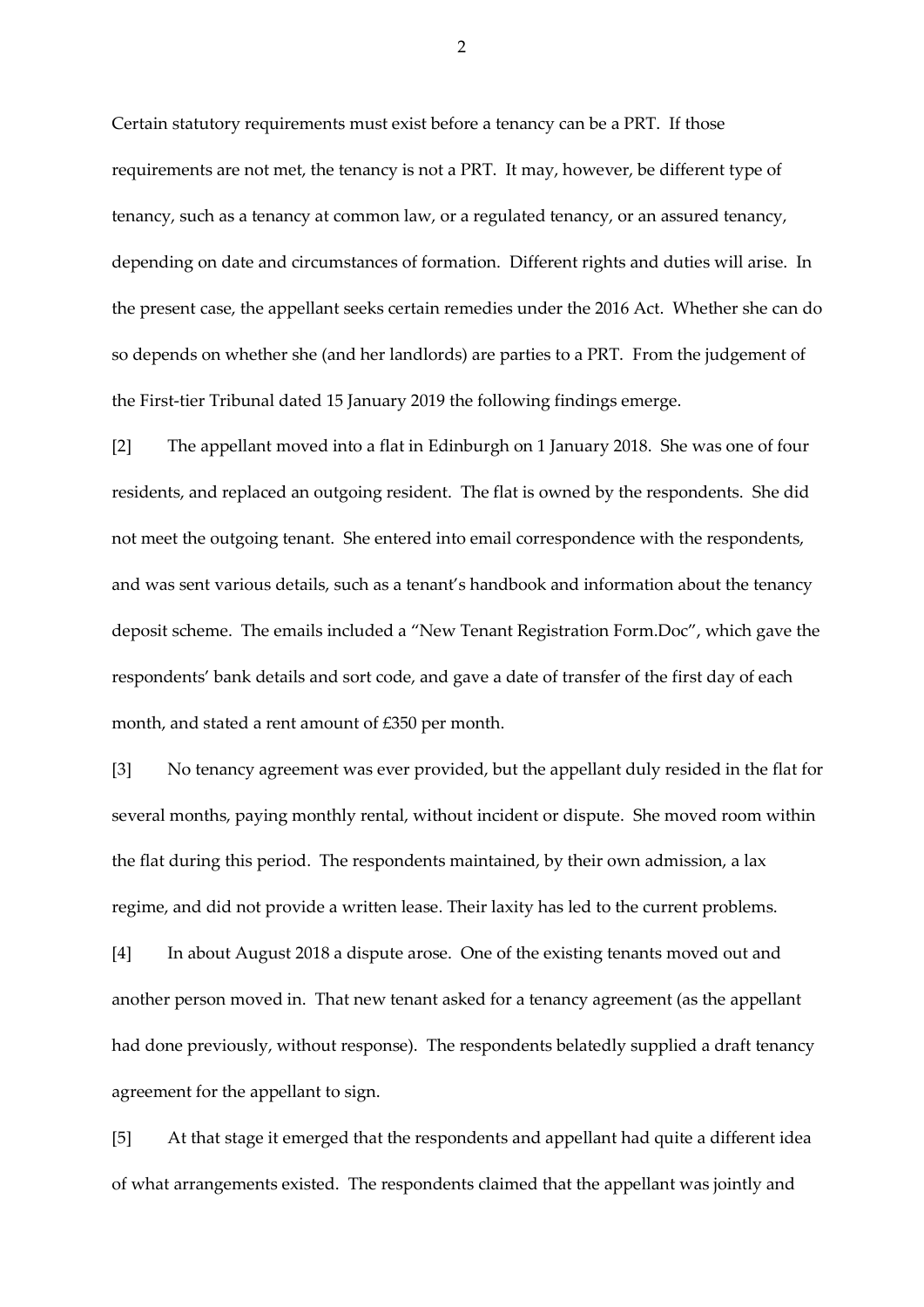severally liable for the entire rent of the flat. The appellant, not surprisingly, baulked at that suggestion, which had never previously featured in correspondence between the parties.

[6] The respondents tried to create what was, on the evidence, a legal fiction. They claimed that the appellant was bound by a joint and several lease which had been assigned to her by her predecessor. This position was entirely unstateable – not only could they not produce any such lease, but the predecessor (tracked down by the appellant) denied any assignation had taken place. The respondents produced only an unsigned draft of a lease form from 2012, which they claimed was the lease referred to. Bizarrely, that lease form expressly forbade any assignation without consent. They could produce no such consent. They claimed there was a "rolling lease", but could not produce one. Their correspondence with the appellant did not mention joint and several liability. In legal terms their position was incoherent.

[7] Quite why a tenant would willingly assume, or why it was fair to impose, liability for the unpaid debts of complete strangers, was not explained in evidence. I doubt it could be. It is unprincipled and exploitative for a landlord to force a tenant, for no other reason than that they share a living space, to pay the rent of non-paying third party co-tenants. That is what the respondents have tried to achieve here. That position verges on the oppressive.

[8] There followed five separate draft tenancy agreements, four of which sought to impose joint and several liability. The appellant, understandably, signed none of them, as they all represented one-sided attempts to increase her exposure to liability. Only the fifth draft attempted to identify what part of the flat the appellant would occupy.

[9] The tribunal made "findings in fact" which are largely not findings in fact, upon which I comment below. The tribunal proceeded to find that, contrary to the appellant's position,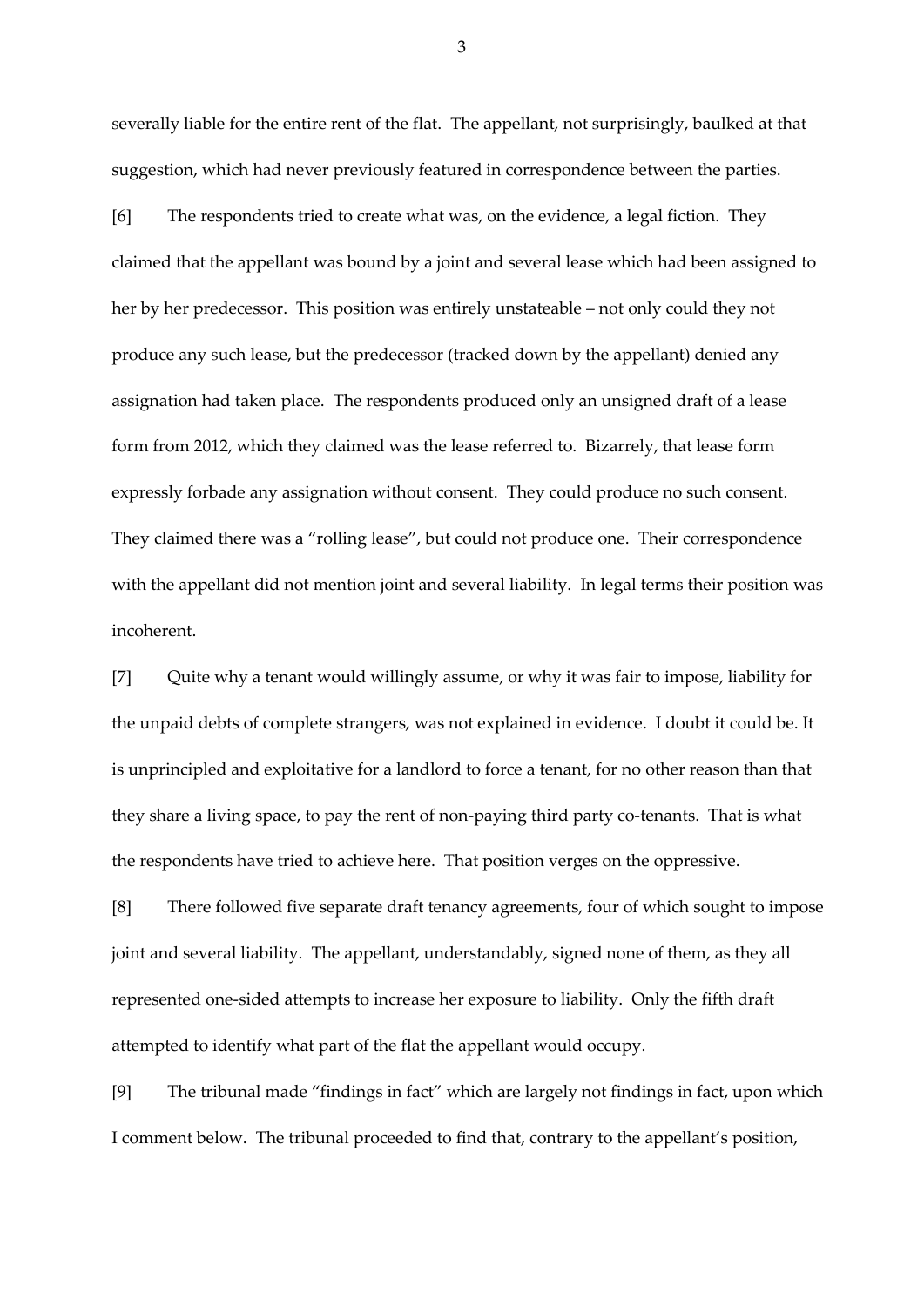there was not a PRT in place between the parties. It found that the parties had not agreed the rent, or who was the tenant, or the subjects. The appellant appeals these findings in law.

#### **Decision**

[10] On the facts discussed by the tribunal, their legal analysis is flawed but their conclusion is correct, namely that there was no PRT (as opposed to any other type of tenancy) concluded between the parties.

[11] The tribunal found that there was no agreement as to who was the tenant, because the tenant could be solely the appellant, or all four tenants. In my view, that was an error, because the correspondence between the parties is clear that the appellant was a stand-alone tenant, and both parties regarded her as such.

[12] The tribunal found that there was no agreement as to subjects. The appellant regarded herself as the tenant of a part only of the flat. The respondents regarded her (but without ever making that clear) as a joint tenant of the whole flat. Neither side is correct. Notably, the appellant is unable to point to which part of the flat was leased to her, and in fact she moved bedrooms during the tenancy. The respondents are unable to point to correspondence where the appellant agreed a joint tenancy. However, the documents and emails (which should have been expressly referred to by the tribunal in findings in fact) make clear that, whatever parties intended, there was an arrangement, capable of amounting to a lease, of a one-quarter *pro indiviso* share of the flat. Accordingly, the subjects are capable of being regarded as settled, by construing the plain meaning of the parties' correspondence. The tribunal was in error in considering the subjects were not agreed. Leases, like all contracts, are interpreted according to what people have said and done, not according to their innermost thoughts.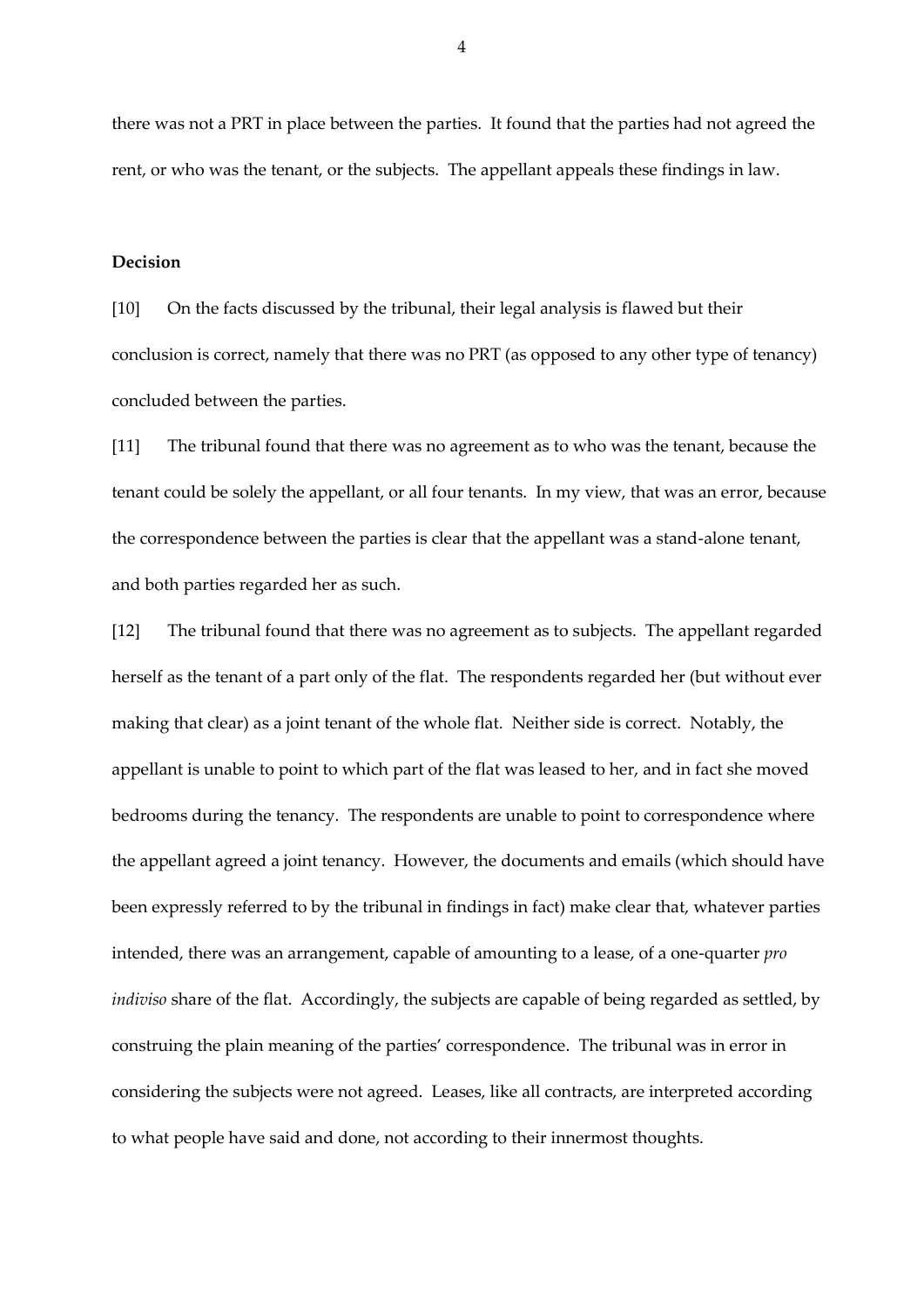[13] The third finding made was that there was no true agreement as to rent. The appellant, understandably, thought that her maximum liability for rent was £350 per month. The respondents, privately, thought her minimum liability was £350 but that, at their discretion, they could demand from her £1,400 (everybody's share) per month. The fact they accepted £350 per month did not alter that understanding. The correspondence, however, had it been analysed by the tribunal, shows that the parties agreed in correspondence that the rent would be £350 per month, whatever the respondents' private intentions. The rent, therefore, is identified.

[14] The duration was not specified, but that does not prevent there from being a lease.

[15] Accordingly, the terms of the parties' agreement are capable of amounting to a lease. The tribunal erred in finding otherwise.

[16] The question, however, is not whether it was a lease, but whether it was a specific type of lease, namely a PRT.

[17] The lease was not a PRT. That is because the 2016 Act requires certain features to be present. The application falls at the first hurdle. Section 1 of the 2016 defines a PRT. A tenancy can only qualify as a PRT if "the tenancy is one under which a property is let to an individual (the "tenant") as a separate dwelling" (section  $1(1)(a)$ ).

[18] The nature of the appellant's occupancy ought to be the subject of a separate finding in fact. It is clear, from the judgment as a whole, that she does not occupy the property "as a separate dwelling". She is one of four residents, and is entitled to exclusive occupation only of her own bedroom. She has to share all other facilities. Other tenants can come and go. She does not occupy a separate dwelling. She occupies part of a communal dwelling. For that reason, the arrangement does not qualify as a PRT under the 2016 Act. The remedies sought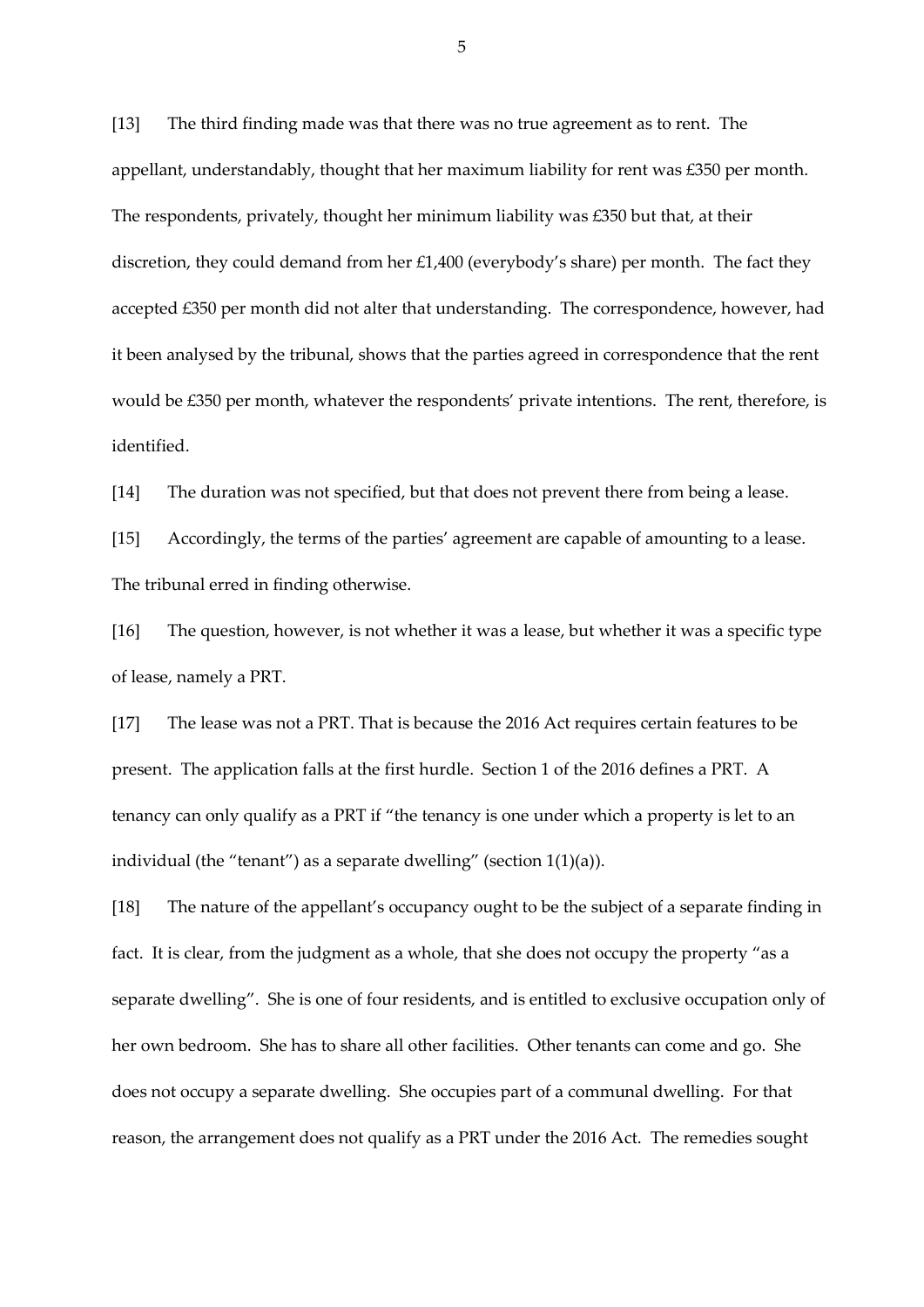by the appellant only apply to a PRT. She is not entitled to those. Accordingly, the tribunal came to the right result for the wrong reasons, and I will refuse the appeal.

[19] The tribunal thereafter progressed to identify an ongoing contractual arrangement, against which no appeal is taken. The appellant submits that failure to find a PRT established means that landlords can skirt the law. That is not the case. It means only that 2016 Act does not apply. For all other leases, the pre-2016 law applies according to circumstances.

#### **Footnote: pleas-in-law**

[20] This appeal might have been avoided had the tribunal properly applied its mind to the pleas-in-law.

[21] Although a section of the tribunal's decision is described as findings in fact, that section includes a discursive treatment of various inferences and views. It does not provide the necessary facts. Findings in fact are of critical importance. They form the bedrock of the whole decision. They show, without equivocation, what evidence has been accepted by the tribunal as proven and, just as importantly, what evidence is rejected. They provide the only basis of fact from which inferences can be made, logical conclusions reached, and decisions in law justified. They should be stated as a list of facts, as briefly and precisely as possible. Any reasoning for a finding in fact must be explained separately.

[22] The shortcomings here have caused real confusion. The appellant appealed on the basis that the tribunal "ignored" that the appellant and respondent agreed rent of £350 per month. That view is mistaken but (because only reading the entire decision reveals that) understandable. The tribunal made no finding about the effect of the "Statement of Terms Agreed" (which shows that the parties agreed a rent of £350 a month) or the parties' evidence on what was discussed. It is impossible to analyse the parties' arrangement without reaching